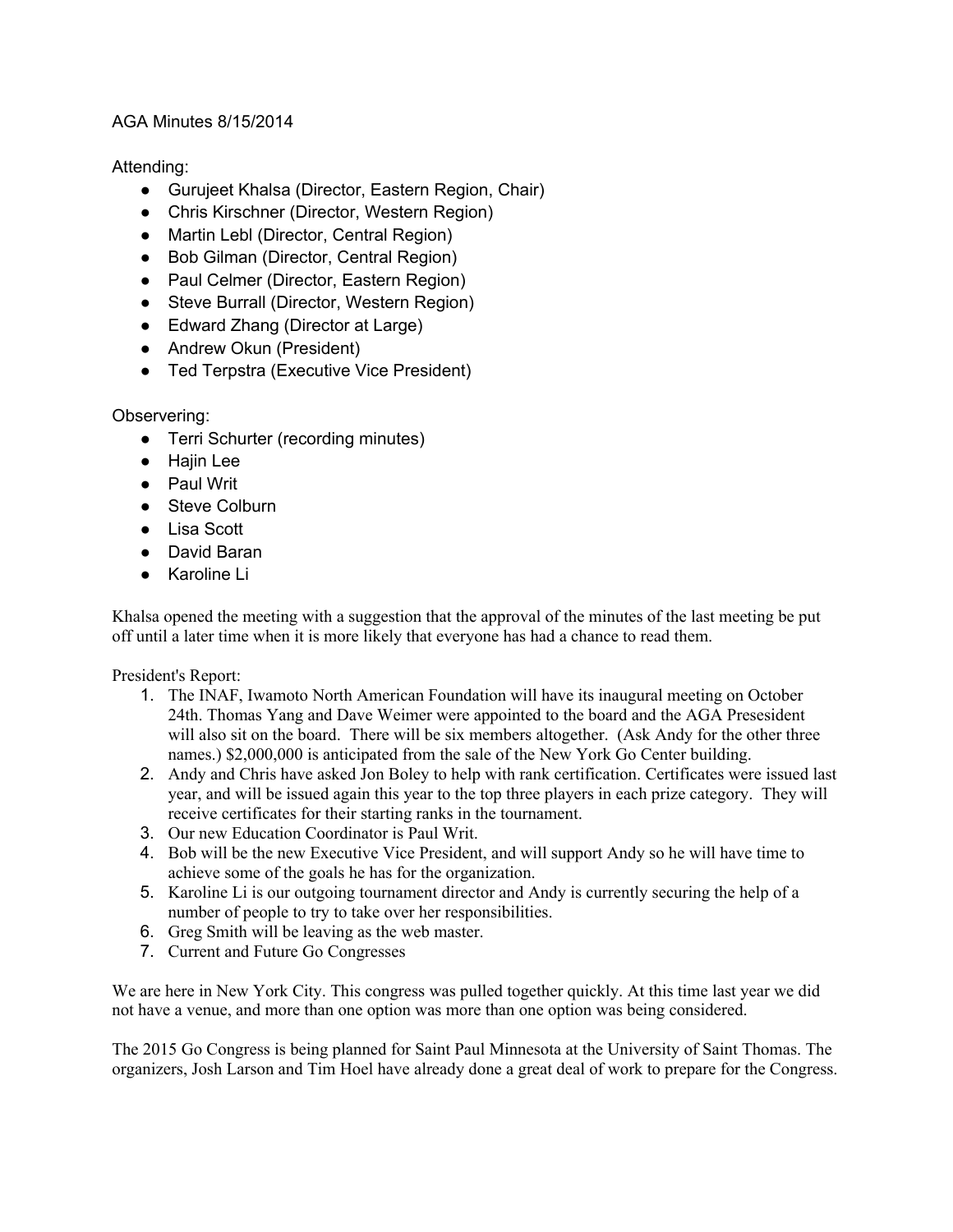Andy plans to sign a contract for next year's congress that resembles prior campus contracts. The organizers will have several liaisons to help them with the congress. They have spoken with Chris Kirschner and Lisa Scott and other previous Congress organizers.

We have two potential east coast locations for 2016 (Boston, Toronto).

We have one potential West coast location for 2017 (Los Angeles).

#### 8.

This is Steve Burrall's last official meeting on the board. A round of applause thanked Steve for his service.

Daniel Smith expressed an interest in no longer being secretary. Please ask around to see if anyone is interested in filling the position.

#### Rewards Program:

Gurujeet proposed that we begin a rewards program for chapters similar to airline points. We could have a list of good things that chapters can do like getting new members and holding tournaments, and reward them for those things. Gurujeet is willing to set up and automate the system.

Lisa was interested in what kinds of rewards would be given, and pointed out that we don't have that much money. Andy, however, says that we have substantial amounts of money in reserve. Lisa was wondering how much money should be kept on hand, and there was some discussion of the reserve as it relates to the congress.

Chris says that we could give a discount on club membership for good things a club does.

Gurujeet mentioned monetary help in advertising tournaments as a possible reward and scholarships. He suggested we earmark \$30,000 for the first year of the program.

The question was raised about whether we could touch Congress escrow accounts, and Chris clarified that unused money should be spent within five years and that clubs are notified that they should be spending the money. Past escrow funds might still be be tapped even though they did not have the same requirements as more recent accounts.

Andy says we have a substantial surplus from last year, so we could put a big chunk of the money in the budget so it doesn't have to come out of reserves. Andy pointed out that a number of long time members have suggested that we treat reserves endowment style.

Gurujeet wants us to actively use the money.

Bob suggested that the board seek a vague agreement as to how much money to spend on the rewards program, and to make it actionable, and to generate well defined positions.

Gurujeet said that we need a reserve policy.

Zhang said he had reviewed past a few years' balance sheet and income statement of AGA. The calculation shows the current AGA reserve is more than triple the necessary operational working capital. Zhang said we should reduce the surplus.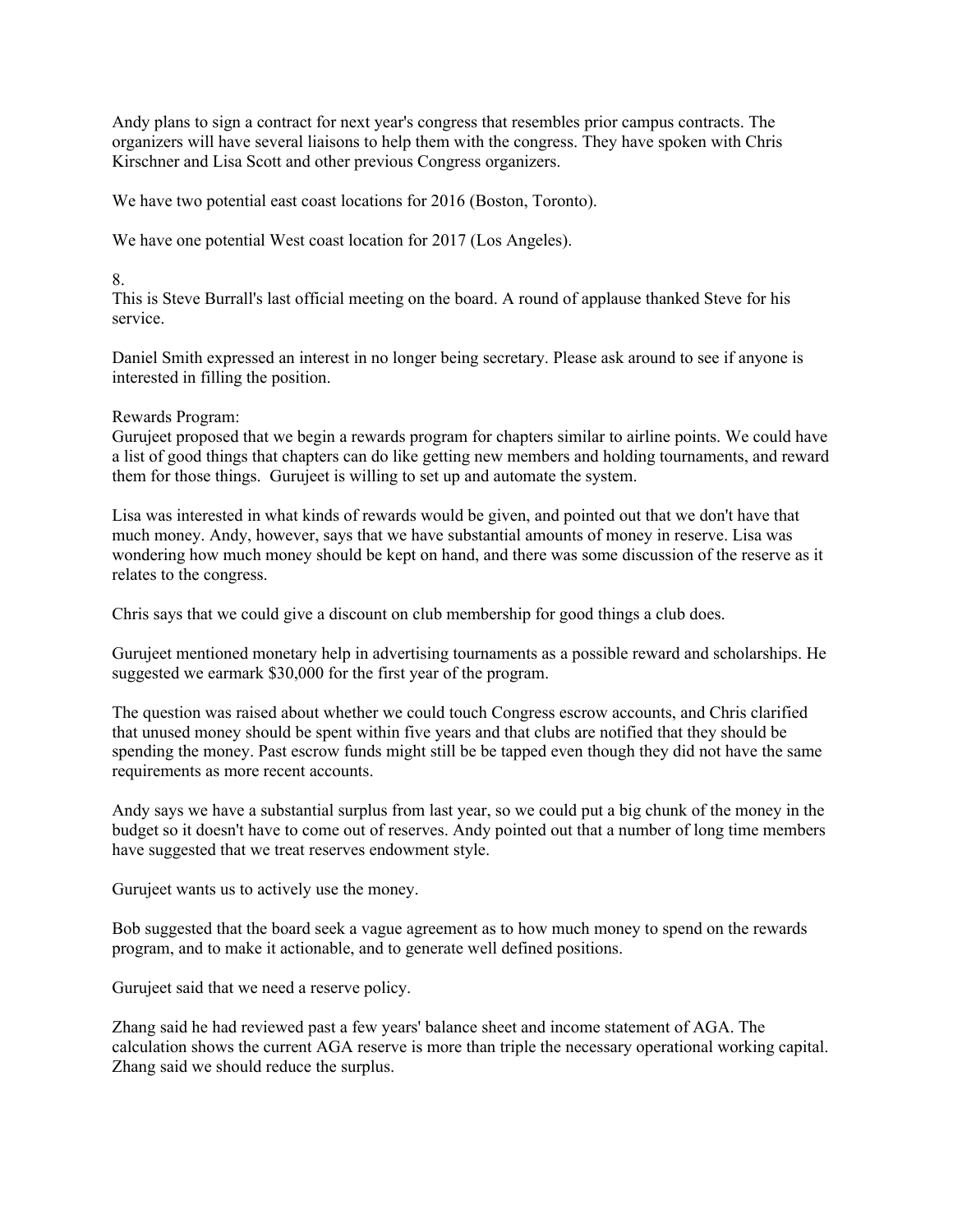Bob said we should be looking at our expected income and our expected swings in money from year to year.

Andy pointed out that if we had the money invested in the past few years we would be talking about a good deal more money.

Chris suggested that we should perhaps be seeking to define the behaviors we want first and then decide how we want to reward them.

Bob would like to see some rewards for individual members.

Chris tossed out the idea that 100 rated games might earn something for a chapter.

Steve pointed out thst members get signed up through tournaments, and that rewards would help clubs hold tournaments, and that would increase membership.

Paul Whit noted that people don't send out press releases for tournaments before or after, and that they should do both. This prompted Andy to excitedly suggest to Gurujeet that there be reward points for media coverage.

Gurujeet told about how he was in Bryant Park on the day off and that they were playing games there, and that we could get some go players there to promote the game.

Gurujeet suggested weighted points for smaller clubs.

Chris agreed that we have to take account of the differences between large and small clubs.

September 13th is World Teach Go Day, and also teach go week.

Martin expressed the desire to see the Reward system automated.

Questions:

Lisa pointed out that there have been no reports on board activities in the ejournal for awhile.

The abbreviated minutes used to be posted, but it was decided that it was a bad idea to post unapproved minutes.

Lisa was referring to the short blurb that used to appear in the ejournal. Paul volunteered to post a fast and loose summary of the board meeting for the public.

Lisa also brought up that we had considered hiring someone last year to help us professionalize the organization, and what has happened with that?

Gurujeet suggested that we need to figure out where we are going first.

There will be a three hour informal meeting of the board on Sunday.

Paul moved to adjourn the meeting.

Edward seconded it.